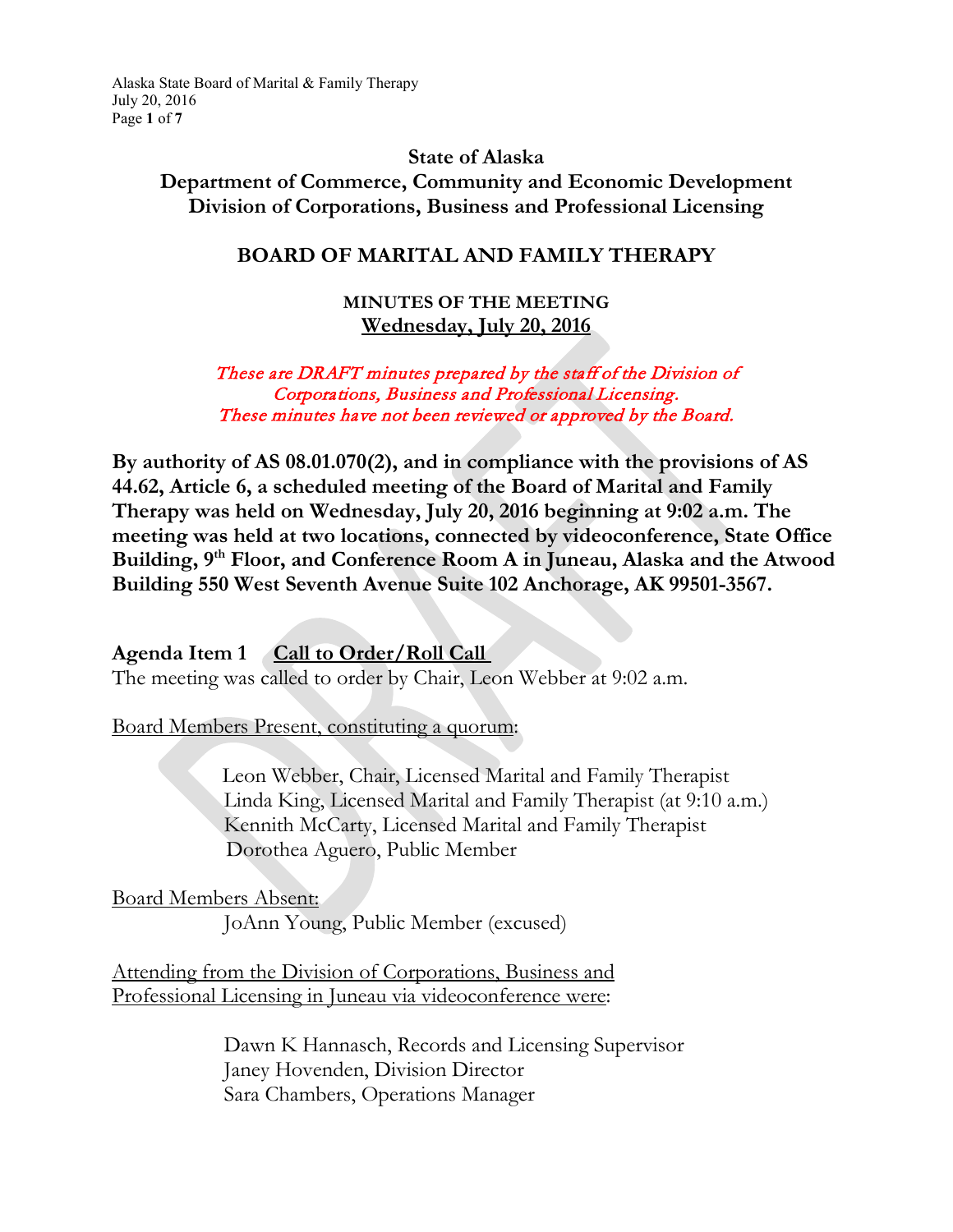Alaska State Board of Marital & Family Therapy July 20, 2016 Page **2** of **7**

Martha Hewlett, Administrative Officer

## **Agenda Item 2 Review the Agenda**

Additions were made to the agenda as follows:

- Division update was added at 1:30
- Under "Board Business" the terms of each Board Member was added
- Under "Old Business" the issue of the use of "MFT" in a business name was added for discussion.
- Under "Review/Approve Minutes from June 10, 2016" the Board added the review of the meeting minutes from the April 22, 2016 meeting

# In a motions duly made by Dorothea Aguero and seconded by Ken McCarty, with unanimous consent, the Board approved the agenda with additions

# **Agenda Item 3 Review/Approve Minutes from June 10th & April 22nd 2016**

Corrections or changes to the June 10, 2016 meeting minutes:

• No corrections or changes

Corrections or changes to the April 22, 2016 meeting minutes:

- Move the motion on page #9 to page #7
- There is a motion missing on page #9 regarding the Boards position statement about "face to face" education.

## In a motions duly made by Dorothea Aguero and seconded by Ken McCarty, with unanimous consent, the Board approved the June  $10^{th}$  2016 & April 22<sup>nd</sup> 2016 meeting minutes as amended.

# **Agenda Item 4 Ethics reporting**

The Board had no ethics violations or concerns to report.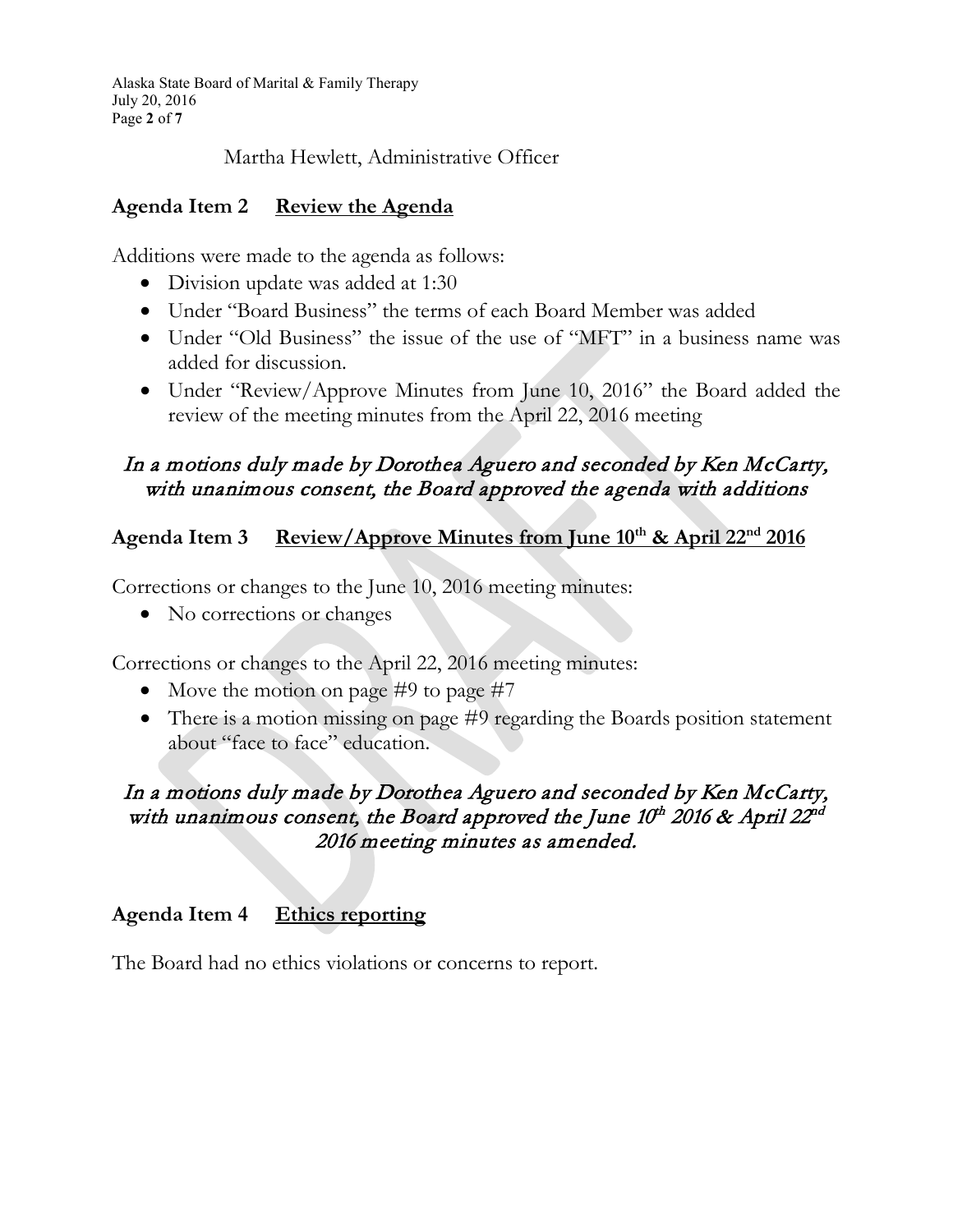Alaska State Board of Marital & Family Therapy July 20, 2016 Page **3** of **7**

## **Agenda Item 5 Investigative Report**

Investigator Sonja Lipker joined the Board at 9:15 a.m. to discuss the Board investigative report. The Board has 1 investigative matter that was opened this month, 0 matters were closed this month.

Brian Howes will also be partnering with Investigator Lipker on MFT matters as needed.

## **Agenda Item 6 Board Business**

## **A. Application's and CE review**

The Board reviewed and discussed one application file.

In a motions duly made by Ken McCarty and seconded by Dorothea Aguero By a roll call vote, the Board approved the Marital & Family Therapist Associate license for Khala Hamilton pending receipt of the completed application.

Leon Webber Yes Linda King Recused Kennith McCarty Yes Dorothea Aguero Yes

## **B. Review Goals & Objectives from 2016 Annual report**

Goal #12 was specifically discussed by the Board. Mr. McCarty stated that the way that the goal is written insinuates that one does not need to be licensed in the State of Alaska to practice as an MFT. After discussing the item further, the Board decided to change the langue to read as follows:

## In a motions duly made by Ken McCarty and seconded by Dorothea Aguero, with unanimous consent, the Board adopted Goal #12 for the FY2016 annual report to read as follows:

*"The Board will continue its work on distance therapy, tele therapy to allow for those licensed as an MFT in the State of Alaska but not present in Alaska nor having a practice in Alaska to do limited sessions with people residing in Alaska."*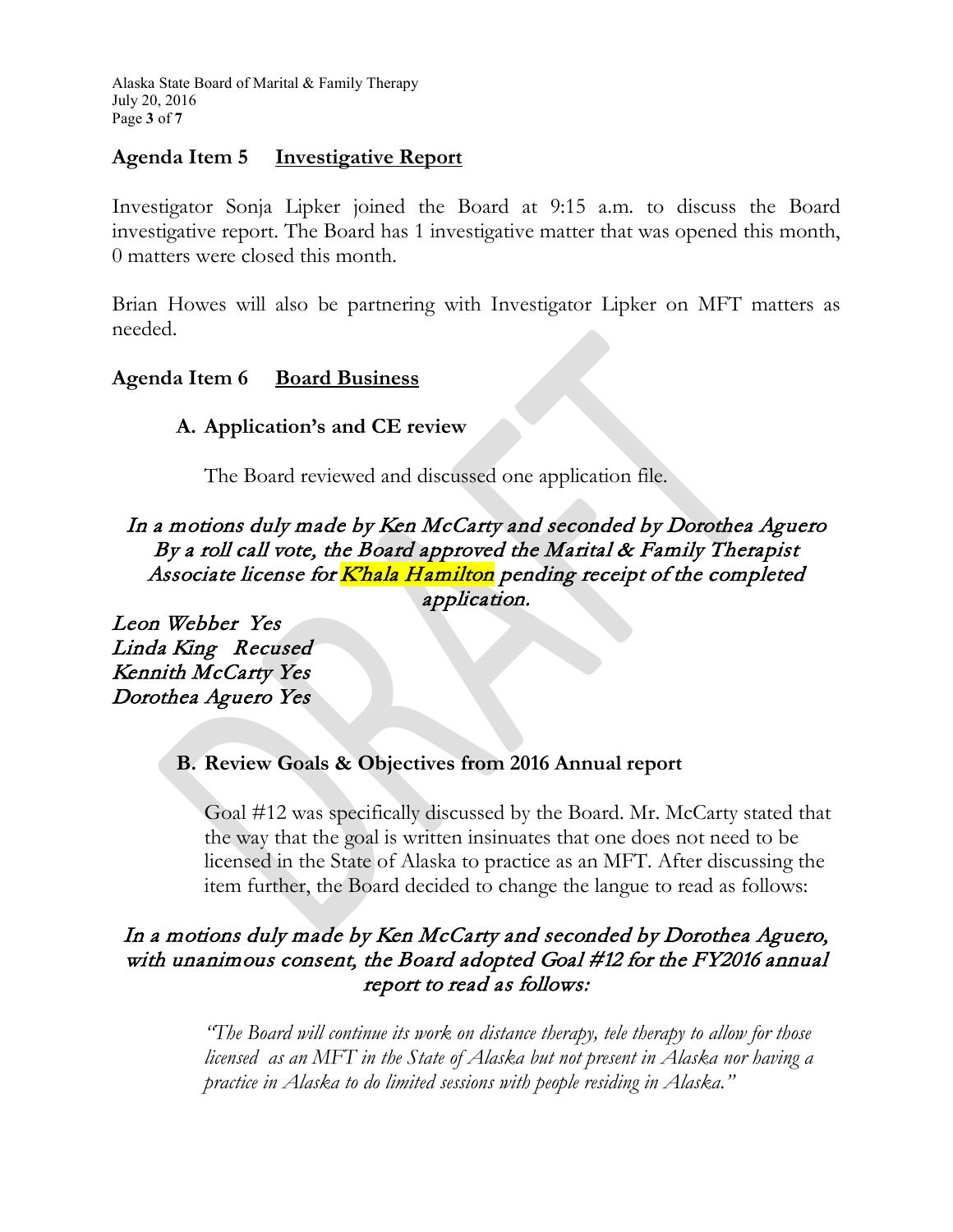Alaska State Board of Marital & Family Therapy July 20, 2016 Page **4** of **7**

### **C. Board Exit Dates:**

Ken McCarty requested information from Board and Commission as to why 2 Board member dates of exit are the same, when they did not start their terms on the Board at the same time? B&C informed Mr. McCarty that the policy for the MFT Board is that when Board members steps in mid-term to fill a vacant seat, they have to finish that term and it counts as their  $1<sup>st</sup>$  term. That would only allow the Board member to have one more term before they are no longer eligible to sit on the Board.

### **Agenda Item 7 Old Business**

### A. **Review of FY2016 Annual report draft:**

• The Board began its review of the annual report draft, the Board stated that they have been advocates from the beginning regarding fiscal restraint and cost saving changes.

The Board took a break from 10:19 a.m. – 10:41 a.m.

# **A. (continued)**

- The Board requested that Ken McCarty take a look at the Statutes and Regulations that will need to be changed for the temporary license.
- Other updates that need to be added to the annual report are as follow:
	- 1. Change of Supervision hours to 1500 with 200 of the hours being group supervision instead of the group hours being in addition to the 1500.
	- 2. Allow group supervision to be conducted by LPC Supervisors, LCSW Supervisors or a licensed Psychologist.
	- 3. Require al LMFT's to carry liability insurance to cover fee's
	- 4. Face to face is considered any type of live interactive with the presenter in real time. All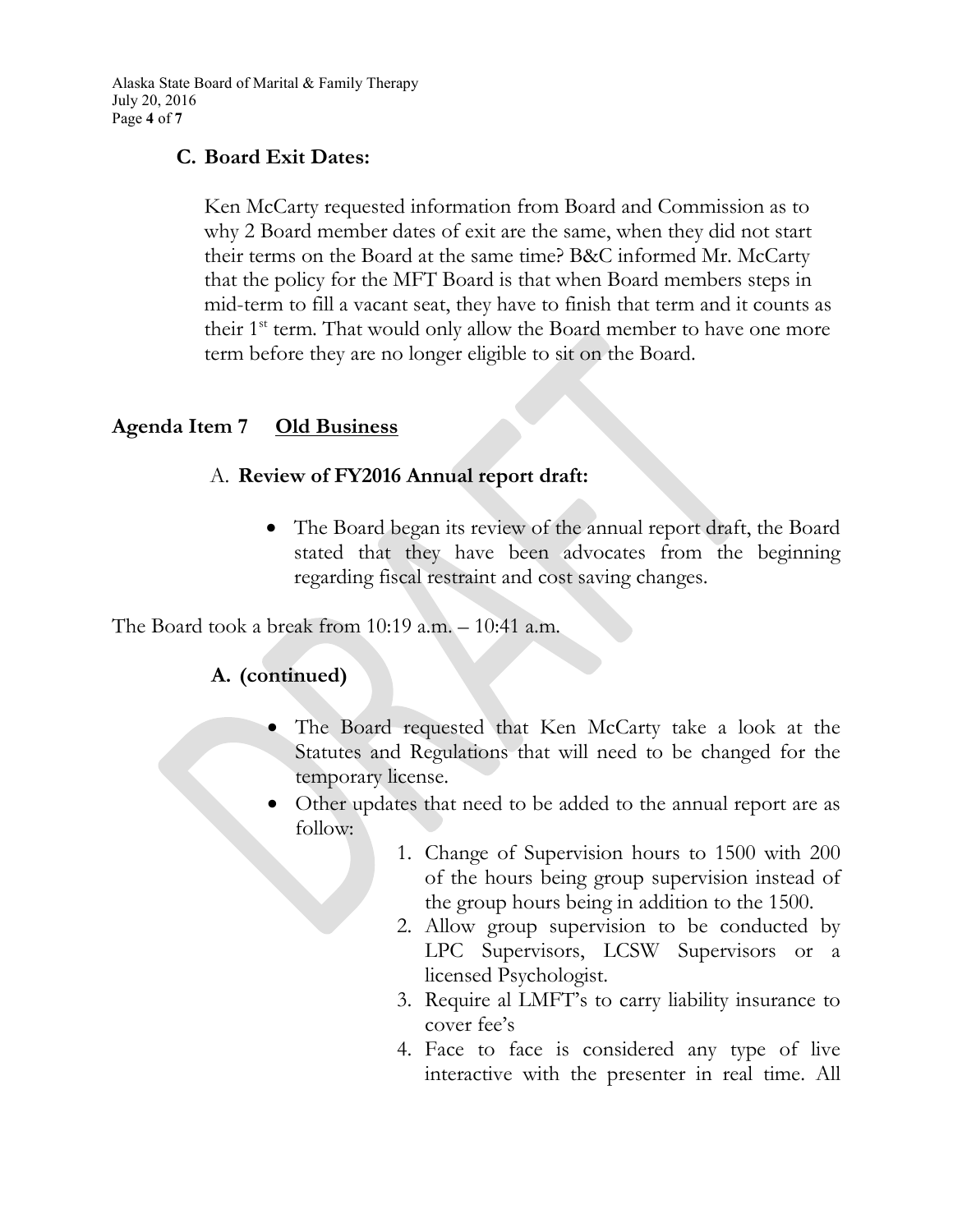Alaska State Board of Marital & Family Therapy July 20, 2016 Page **5** of **7**

> other trainings that do not involve real time interactions are not considered face to face.

#### **Agenda item #8 New Business**

A. Can someone use the title "Marital and Family Therapist" in the name of a business? The answer is yes as long as there is at least one licensed MFT working at the practice. This is not considered false advertising. Ken McCarty requested that the Board send the information to the Investigative team to make sure all is within the law.

## In a motions duly made by Ken McCarty and seconded by Dorothea Aguero, With a roll call vote, the Board requests that the Investigator look into the use of MFT in a business name.

Leon Webber No Linda King No Kennith McCarty Yes Dorothea Aguero No

The motions failed. The matter will not be sent to the investigative team for further review.

The Board requested that RLS Hannasch find out how much an investigations cost.

### **The Board took their lunch recess at 12:00 p.m. and came back on the record at 1:25 p.m.**

#### **Division Update**

At 1:30 the Board was joined in Juneau via videoconference by Director Janey Hovenden, Operations Manager Sara Chambers and Administrative Officer Martha Hewlett.

The Board reviewed its FY 2016 3<sup>rd</sup> quarter financial report. At the end of the FY2016 3rd quarter the Board was carrying a \$52,690 surplus. The Board inquired about how the Examiners time is divided between their Board and her other programs and how the time is billed to each program. Ms. Hewlett explained that all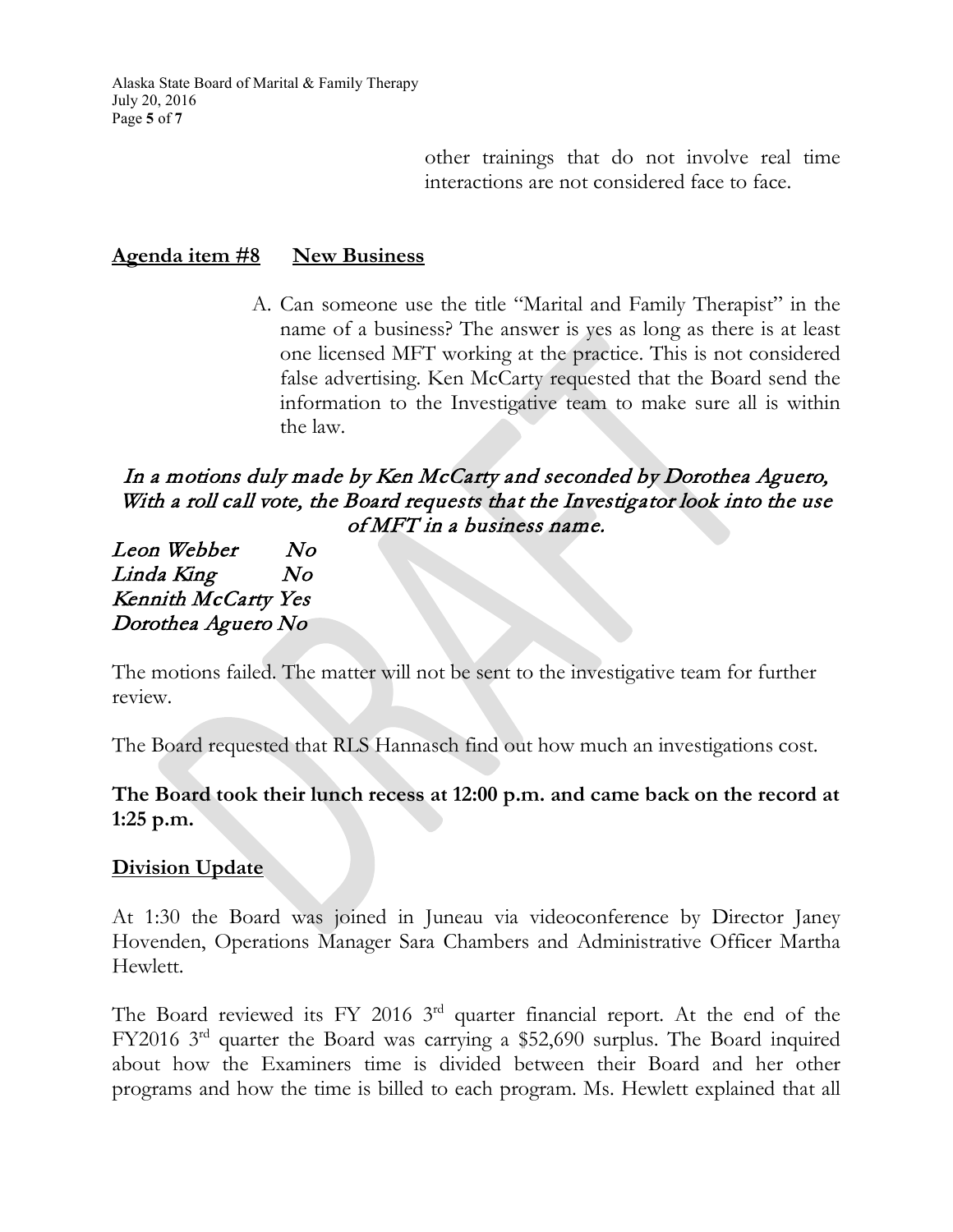Alaska State Board of Marital & Family Therapy July 20, 2016 Page **6** of **7**

Examiners track their time down to the quarter hour and that Boards are only billed for the time that the Examiner actually works on their program.

Ms. Hewlett informed the Board that their legal and investigative costs are very minimal. FY2015 the Boards investigative costs were under \$3200.00 for the year. The final financial numbers for FY2016 will be available to the Board in mid to late October 2016.

Director Hovenden reviewed the Divisions purposed fees for the MFT program. Director Hovenden explained to the Board that by Legislative direction all programs must be self-sufficient and although the Board has a surplus right now, if fees are not increased now, by 2020 the Board's surplus would be depleted.

The Board recommended a less significant increase. Please see the information below:

| Board of Marital and Family Therapy (MFT)<br>Analysis last updated: 06/03/2016<br>Effective dates: 09012016<br>Presented to board: 07/20/2016 |                      |              |           |                   |                                       |            |          |                      |                                       |            |          |
|-----------------------------------------------------------------------------------------------------------------------------------------------|----------------------|--------------|-----------|-------------------|---------------------------------------|------------|----------|----------------------|---------------------------------------|------------|----------|
|                                                                                                                                               | Current fee schedule |              |           | Proposed by board |                                       |            |          | Proposed by division |                                       |            |          |
|                                                                                                                                               |                      | Projected    | Projected | Fee               | Fee with<br>Recommended Revenue after | Projected  |          | Fee                  | Fee with<br>Recommended Revenue after | Projected  |          |
| Fee Type                                                                                                                                      | Current Fee          | <b>Units</b> | Revenue   | Adjustment        | Adjustment                            | Adjustment | % Change | Adjustment           | Adjustment                            | Adjustment | % Change |
| Initial Application                                                                                                                           | 175                  | $24$ \$      | 4,200     | 25 <sub>1</sub>   | $200$   \$                            | 4,800      | 14%      | 25                   | $200$   \$                            | 4,800      | 14%      |
| New MFT license                                                                                                                               | 665                  | 14           | 9,310     | 35                | 700                                   | 9,800      | 5%       | 135                  | 800                                   | 11,200     | 20%      |
| Renew MFT License                                                                                                                             | 665                  | 90           | 59,850    | 35                | 700                                   | 63,000     | 5%       | 135                  | 800                                   | 72,000     | 20%      |
| Nonrenewable Associate License                                                                                                                | 445                  |              | 3,560     | 55                | 500                                   | 4,000      | 12%      | 55                   | 500                                   | 4,000      | 12%      |
| Temporary License                                                                                                                             | 100                  |              | 400       | 100               | 200                                   | 800        | 100%     | 100                  | 200                                   | 800        | 100%     |
| Centralized Fees                                                                                                                              | 731                  |              | 731       |                   | 731                                   | 731        |          |                      | 731                                   | 731        |          |
|                                                                                                                                               |                      |              | 78,051    |                   |                                       | 83,131     |          |                      |                                       | 93,531     |          |

In a motions duly made by Ken McCarty and seconded by Linda King, With unanimous consent, the Board suggested that the Division increase fee's as follows:

**Initial application \$200 New MFT License \$700 MFT Renewal \$700 New Associate License \$500 Temporary License \$200**

#### **Agenda item #10 Public Comment**

There was no one from the public present